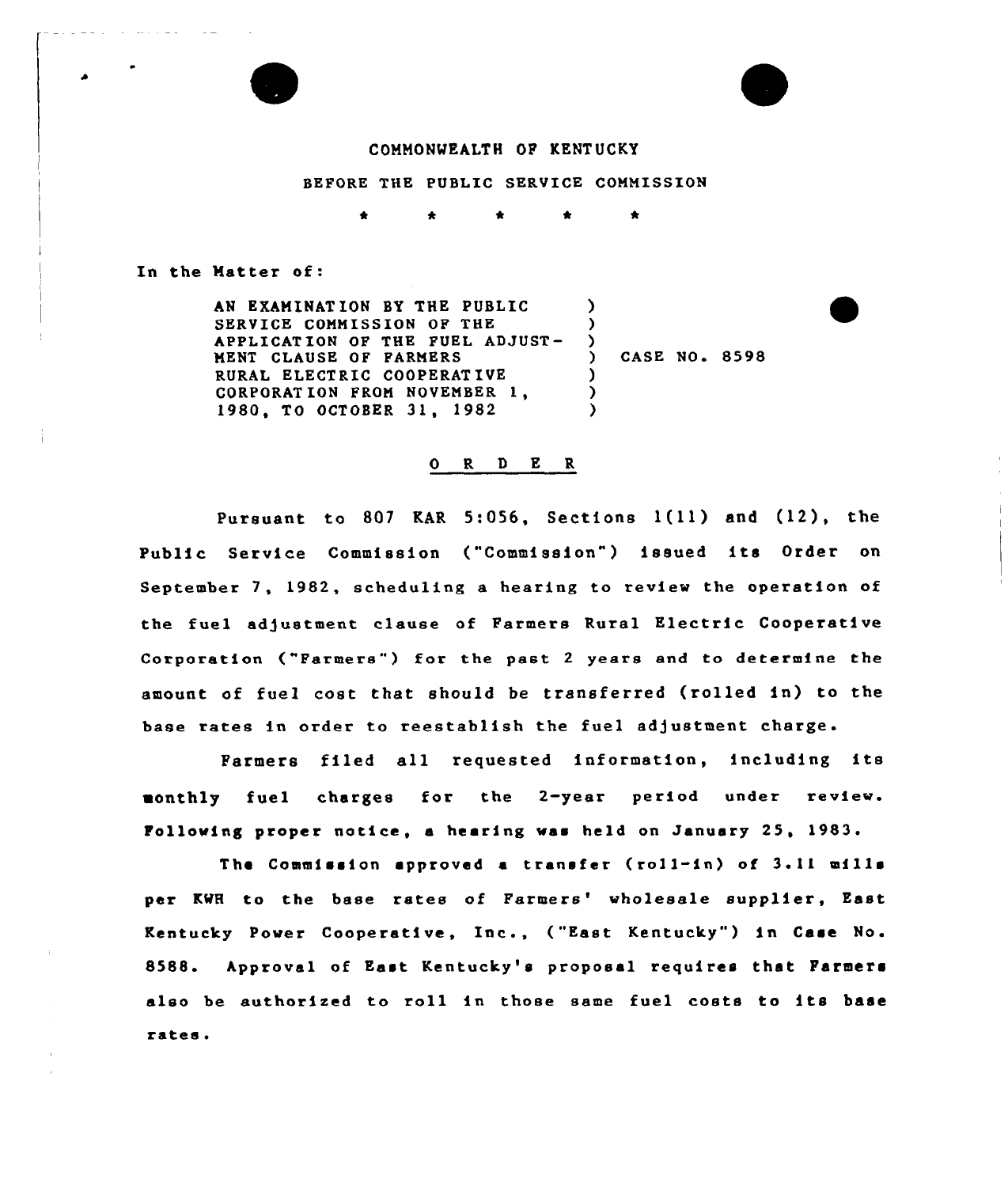The Commission has reviewed the monthly fuel adjustment clause filing made by Farmers in conjunction with the schedule of over- or under-recovered fuel costs filed in this proceeding. This review indicates that the Commission should revise the monthly fuel adjustment clause filing form to minimize errors.

The contract of the state many contract contract to the contract of

The Commission, having considered the evidence of record and being advised, is of the opinion and finds that:

1. Farmers has complied in all material respects with the provisions of 807 KAR 5:056.

2. Farmers' wholesale supplier has been authorized to transfer (roll in) to its base rates fuel costs of 3.11 mills per KWH in Case No. 8588.

Farmers should be authorised to increase the rates charged its customers by 3.37 mills per KWH in order to transfer fuel costs rolled in by East Kentucky from the fuel adjustment clause to the base rates pursuant to the Commission's Order in Case No. 8588 and applicable line loss, and this can best be accomplished by an energy adder to each KWH sold

<sup>4</sup> The revised rates and charges in Appendix <sup>A</sup> aze designed to reflect the transfer of fuel costs from the fuel adjustment clause rate to the base rates.

5. The monthly fuel sd)ustment clause filing form currently being filed by Farmers should be revised.

IT IS THEREFORE ORDERED that the charges collected by Parmers through the fuel adjustment clause for the period November 1, 1980, through October 31, 1982, be and they hereby are approved'

 $-2-$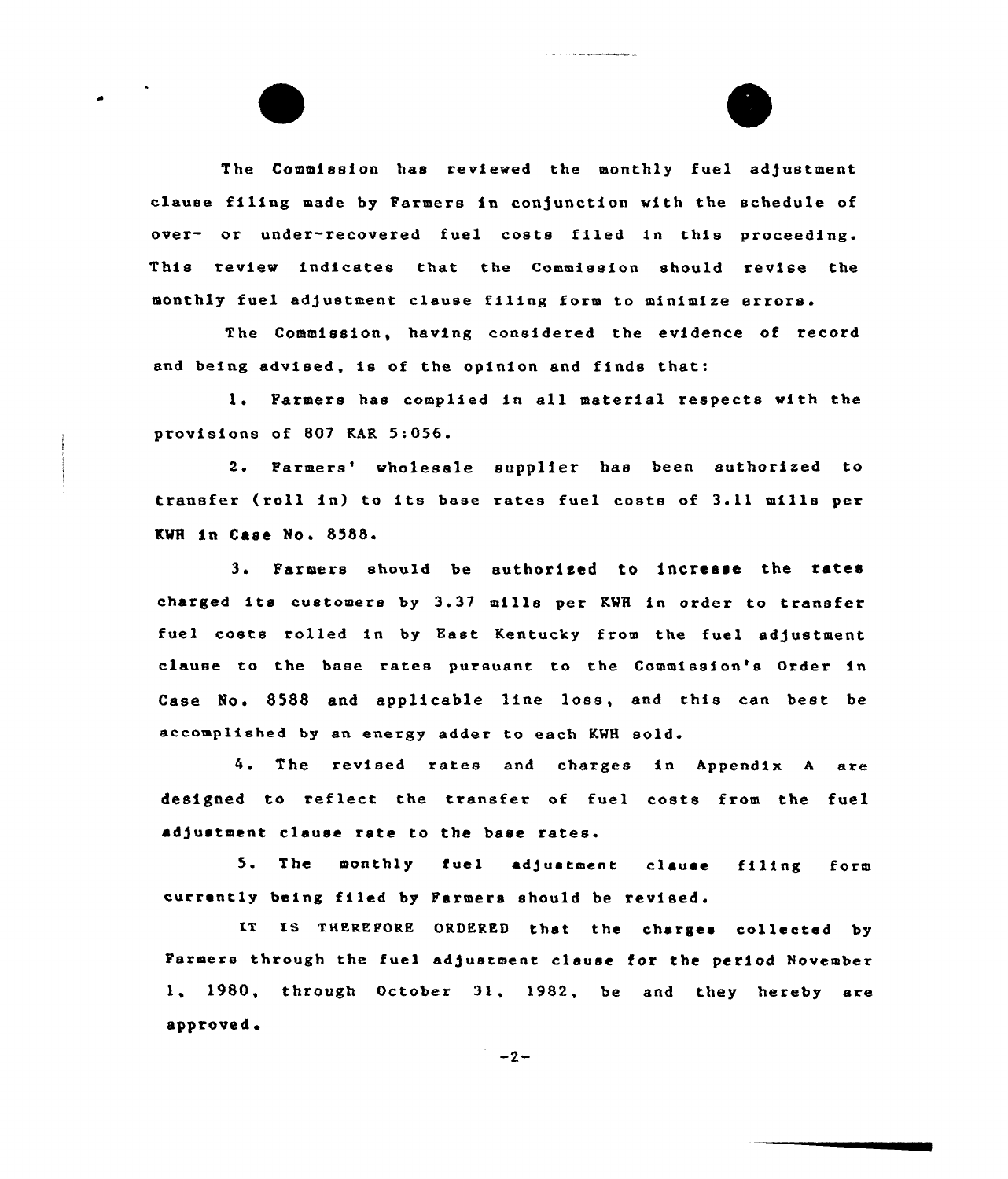IT IS FURTHER ORDERED that Farmers be and it hereby is authorized to transfer to its base rates fuel costs transferred by its wholesale supplier pursuant to Case No. 8588.

IT IS FURTHER ORDERED that the rates in Appendix A be and they hereby are approved for service rendered by Farmers on and after June 1, 1983, which is also the effective date for East Kentucky's rates.

IT IS FURTHER ORDERED that within 30 days from the date of this Order Farmers shall file with the Commission its revised tariff sheets setting out the rates approved herein.

IT IS FURTHER ORDERED that the revised monthly fuel clause form in Appendix <sup>B</sup> shall be used by Farmers for all filings made after the date of this Order pursuant to 807 KAR 5:056 to recover or refund fuel charges or credits billed or refunded by its wholesale supplier.

Done at Frankfort, Kentucky, this 3rd day of June, 1983.

PUBLIC SERVICE COMMISSION

Vyce Chairma

 $\bar{\mathbf{c}}$ o

ATTEST:

Secretary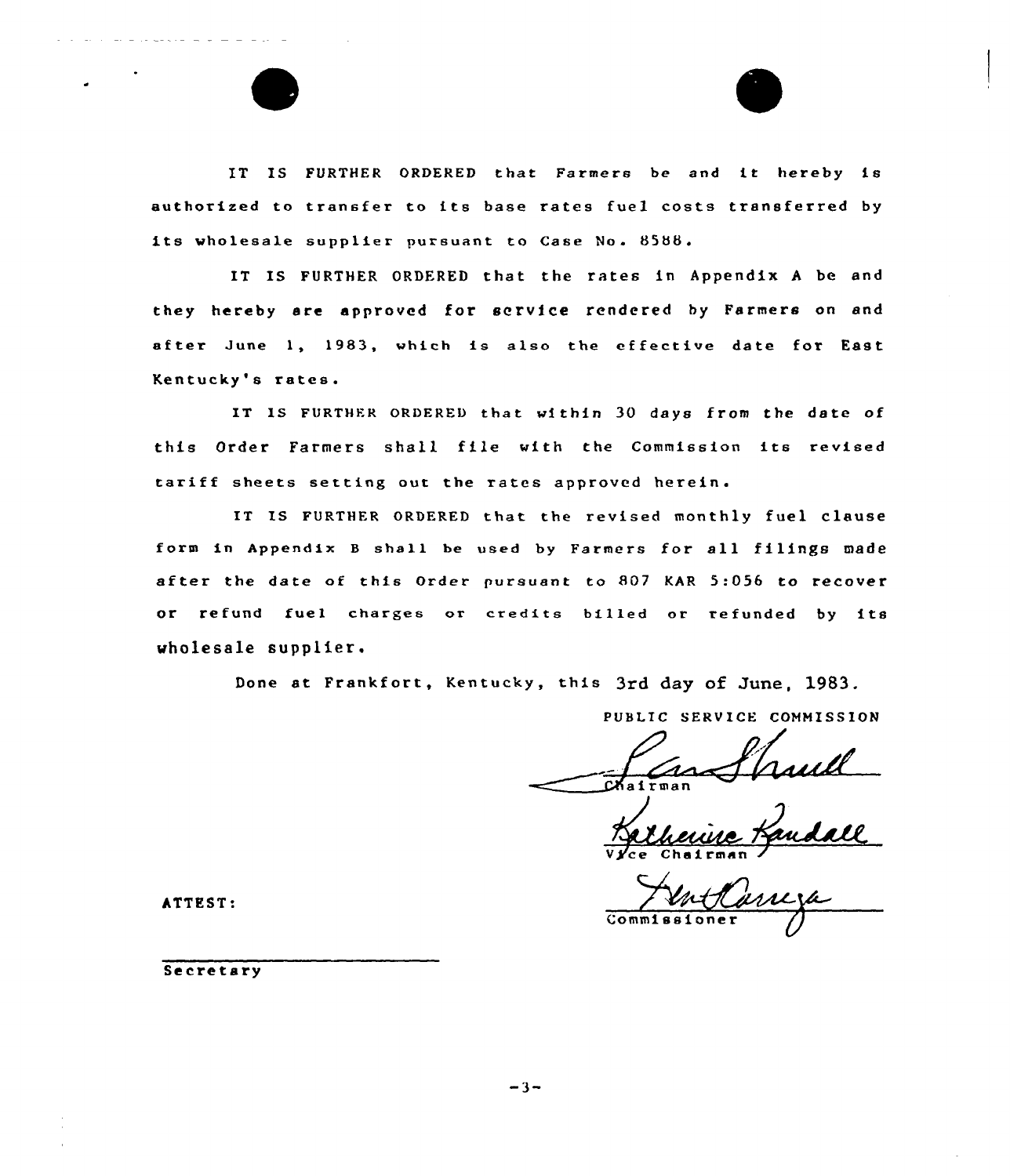# APPENDIX A

APPENDIX TO AN ORDER'OF THE KFNTUCKY PUBLIC SERVICE COMMISSION IN CASE NO. 8598 DATED June 3, 1983.

The following rates and charges are prescribed for the customers in the area served by Farmers Rural Ilectric Cooperative Corporation. All other rates and charges not specifically mentioned herein shall remain the same as those in effect under authority of this Commission prior to the date of this Order.

### SCHEDULE R RESIDENTLAL SERVICE\*

Rates:

### Minimum Charges:

The minimum monthly charge to consumers billed under the above rate shall be \$6.96 for single-phase service. Payment of the minimum charge shall entitle the consumer to the use of the number of KMH corresponding to the minimum charge in accordance with the foregoing rate. The minimum monthly charge for three-phase service shall be \$.75 per KVA of installed transformer capacity.

### SCHEDULE C COMMERCIAL AND INDUSTRIAL SERVICE\*

### Rates Per Month:

For all consumers whose kilowatt demand is less than 50 KW:

Kilowatt Demand Charge':

None

| 50 KWH<br>First<br>150 KWH<br>Next<br>K.W.H<br>Remaining | (Minimum Charge) \$6.96 Per Month | 8.685¢ Per KWH<br>$6.477c$ Per KWH |  |
|----------------------------------------------------------|-----------------------------------|------------------------------------|--|
|----------------------------------------------------------|-----------------------------------|------------------------------------|--|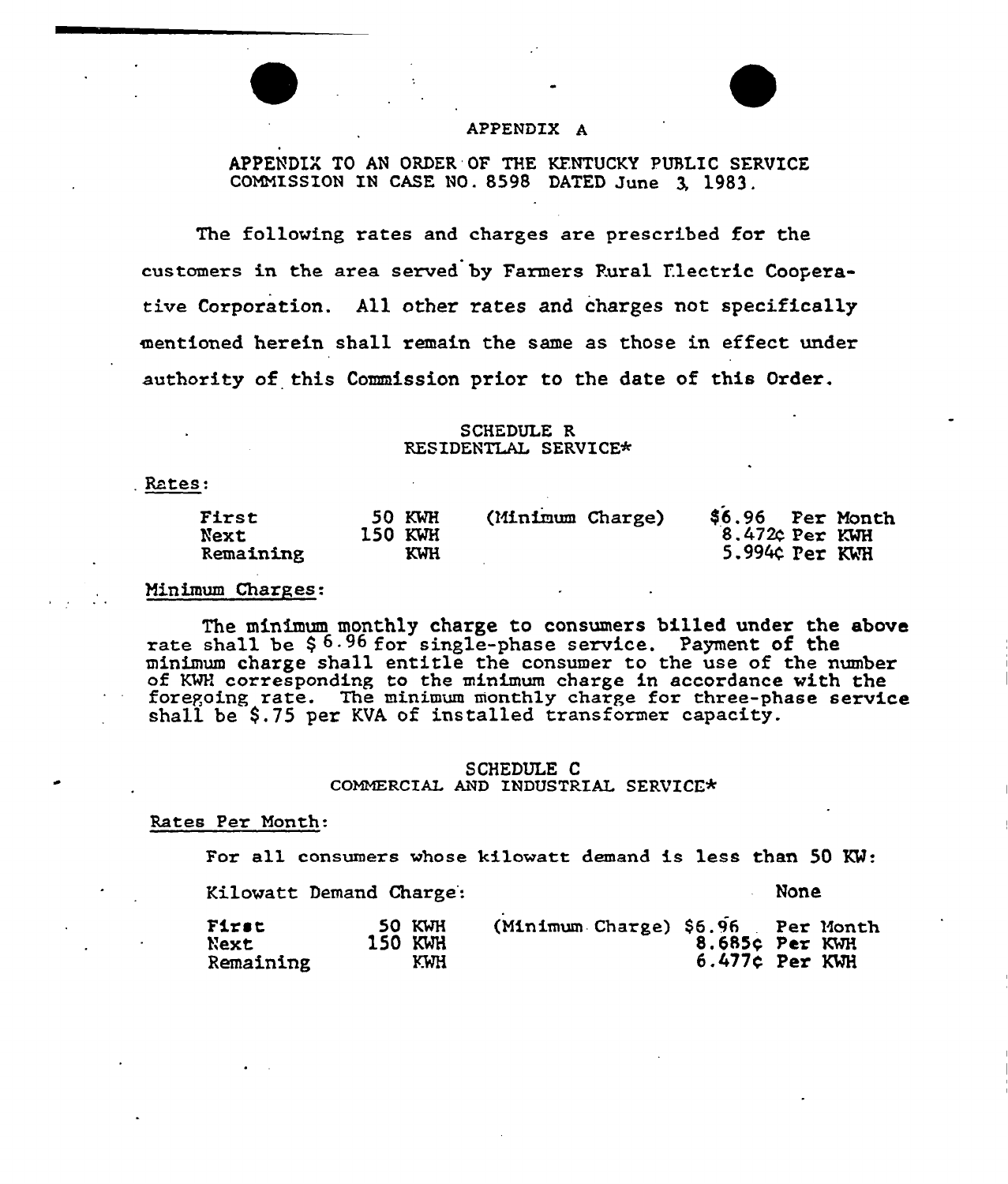



For all consumers whose kilowatt demand is 50 KW or above:

Kilowatt Demand Charge: Per KW \$4.80

Energy Charge:

| First     | 10,000 KWH |     | $5.339c$ Per KWH |
|-----------|------------|-----|------------------|
| Next      | 20,000 KWH |     | 5.174c Per KWH   |
| Remaining |            | KWH | $5.032c$ Per KWH |
|           |            |     |                  |

### Minimum Monthly Charge:

The minimum monthly charge under the above rates shall be<br>\$6.96 for single-phase service. Payment of the minimum cha for single-phase service. Payment of the minimum charge shall entitle the consumer to the use of the number of kilowatt hours corresponding to the minimum charge in accordance with the foregoing rate.

The minimum monthly chazge foz three-phase service shall be 754 per KVA of installed transformer capacity or the minimum monthly charge stated in the service contract. Vhere it is necessary to extend or re-enforce existing distribution facilities, the minimum monthly charge may be increased to assure adequat compensation for the added facilities. %here the minimum charge is increased in accordance with the terms of this section, additional energy shall be included in accordance with the foregoing rate schedule.

# SCHEDULE OL OUTDOOR LIGHTING SERVICE\*

Rate Per Fixture:

| Type of Lamp  | Watts | Monthly<br>KWH Usage | Monthly Charge<br>Per Lamp |
|---------------|-------|----------------------|----------------------------|
| Mercury Vapor | 175   | 70                   | S.<br>6.44                 |
| Mercury Vapor | 250   | 98                   | 7.27                       |
| Mercury Vapor | 400   | 156                  | 11.04                      |
| Mercury Vapor | 1000  | 378                  | 18.98                      |
| Sodium Vapor  | 100:  | 42                   | 6.81                       |
| Sodium Vapor  | 150   | 63                   | 7.88                       |
| Sodium Vapor  | 250   | 105                  | 10.62                      |
| Sodium Vapor  | 400   | 165                  | 13.52                      |
| Sodium Vapor  | 1000  | 385                  | 29.21                      |

### ~Fuel Clause Adjustnent

All rates are applicable to the Fuel Adjustment Clause and may be increased or decreased by an amount per IWH equal to the fuel adjustment amount per KWH as billed by the Wholesale Power Supplier plus an allowance for line losses. The allowance for line losses will not exceed 10% and is based on a twelve-month moving average of such losses. This Fuel Clause is subject to all other applicable pzovisions as set out in <sup>807</sup> KAR 5:056.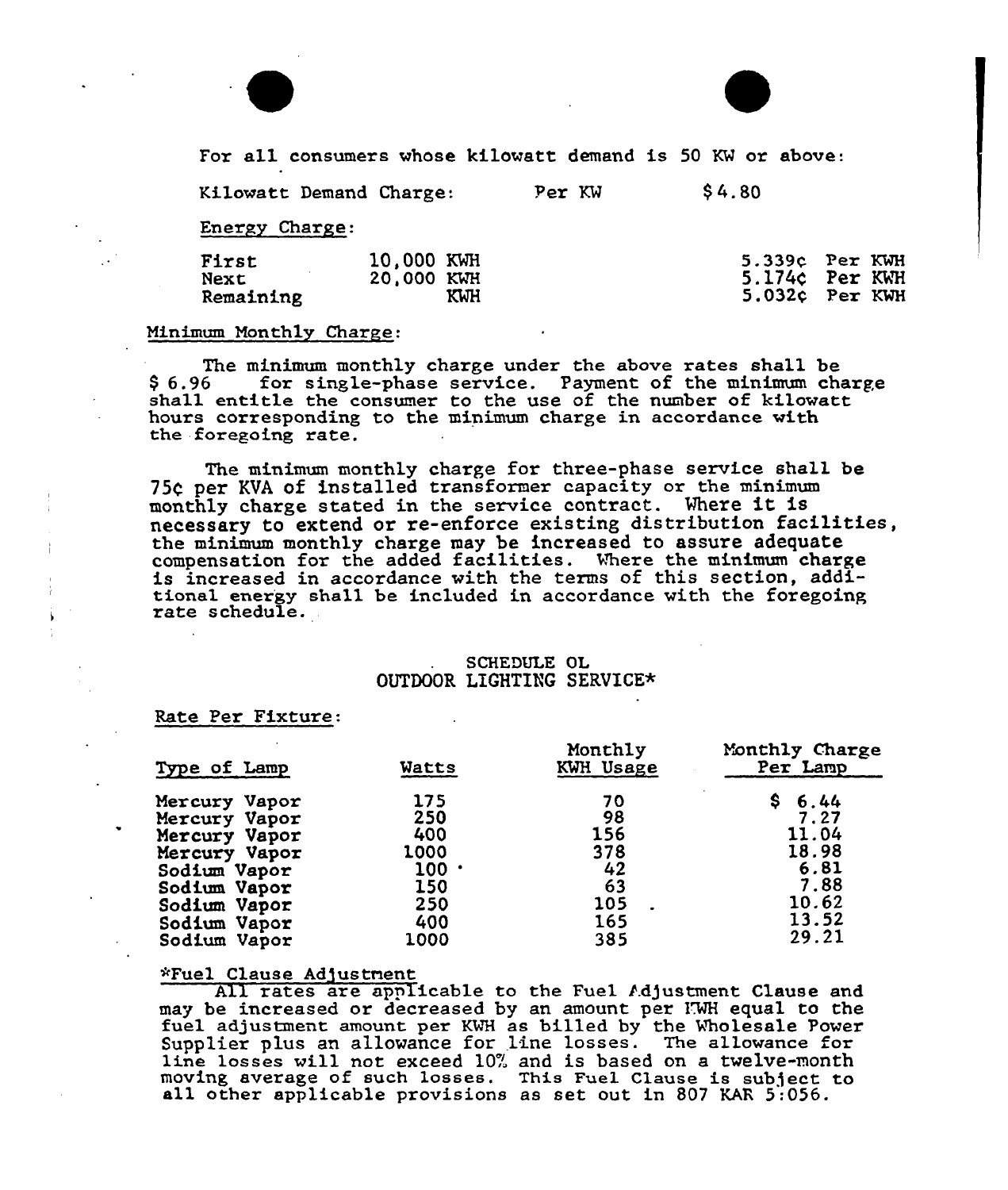| Vddress:<br>Issued<br>$\ddot{S}$<br>Telephone:<br>Title: | Line<br>22<br>reflects<br>œ<br>Fuel Adjustment Charge<br>(cred1t)<br>5<br>$\overline{10}$<br>Isaued<br>$\frac{1}{2}$<br>$\overline{\phantom{a}}$<br>ber<br>KNK<br>$\overline{\mathbf{c}}$<br>9q<br>dde<br>11ed<br>to bills rendered<br>$\overline{5}$<br>on and<br>after | $\overline{\phantom{0}}$<br>Recovery (L10<br>Total (Over)<br>or Under<br>1css L11) | $\overline{1}$<br>from L6 (net<br><b>FAC Revenue</b><br>of billing adj.)<br>(Refund) Resulting<br>$\frac{21}{22}$ .<br><b>DAC</b><br><b>EAC</b><br>(T13D)<br>$\bullet$<br>↭<br>$+114)$<br>per KWH<br>per KWI<br>$(611 + 027)$<br>$(001 \times 127)$ | io.<br>Compute 16<br>Fuel Charge<br>(c <sub>red1</sub> c)<br><b>Used</b><br>$\overline{\mathbf{c}}$<br>20.<br>Recovery Rate<br>(100% less<br>percentage on L16)<br>$\bullet$<br>per KNI | $\sim$<br>Net KWH B111cd<br>$16(1) + 18$<br>at the Rate on<br>Calculation of FAC Billed Consumers<br>$\overline{19}$ .<br>Sales as a<br>Percent of Purchases | $\mathbf{\hat{e}}$<br>$\mathbf{v}$<br><b>Gross</b><br>Adjustments to<br>on L6<br>KWN B111ed<br>8u11110<br>ar<br><b>Ehe</b><br>(MM)<br>Rate<br>ig.<br>17.<br>Line<br>1887<br>$\Xi$<br>$\frac{1}{11}$<br><b>Loss</b><br>Month Used to Compute L16<br>for Month on L17<br>(2) | $\tilde{\cdot}$<br>Last<br><b>ENG</b><br>Rate<br><b>Billed</b><br>Consumers<br>$\overline{5}$<br>1ser <sub>1</sub><br>12 Months Actual $(2)$ - | $\frac{(\ln c_1)}{(\ln c_2)}$<br><b>PL</b><br>Under<br>Recovery<br>$\mathbf{I}$<br>lionth<br>$\frac{1}{2}$<br>Line<br>1.088 | E<br>less<br>L(4)<br>$\overline{5}$<br>Supplier's<br>↭<br>per KWH (L13A + 14)<br>EAC: | ب<br>Line<br><b>Loss</b><br>& Unaccounted for<br>$\mathbf{14}$<br>Number of KNH Purchased<br>$(113 A+B-C)$ | ÷.<br>ىر ب<br>Sales<br>Total Sales<br>Company Use<br>(Ultimate<br>(12)<br>$+13)$<br>Comsumer)<br>$\ddot{\phantom{0}}$<br>$\mathbf{C}$<br>$\tilde{\mathbf{a}}$<br>Unrecoverable -<br>Recoverable Fuel Cost<br>(Over)<br>Under Recovery (L12)<br>Schedule 2 | $\mathbf{r}$<br>Total Purchases<br>تا.<br>•<br>Fuel Adjustment Charge<br>$\mathbf{\dot{z}}$<br>Billed by<br>supplier<br>$(Cred 1t)$ : | Disposition<br>$\frac{1}{2}$<br><b>Energy</b><br>$\overline{\text{Lump}}$<br>л.<br>Month of:<br>Purchased<br>Pover<br>$\pmb{\mathfrak{z}}$<br>Month of: | COMPANY:<br>POWER SUPPLIER: | YONTILY FUEL ADJUSTMENT CLAUSE (FAC)<br>Rep<br>ort<br>d x1bend1x<br>Page 1 of 3 |
|----------------------------------------------------------|--------------------------------------------------------------------------------------------------------------------------------------------------------------------------------------------------------------------------------------------------------------------------|------------------------------------------------------------------------------------|-----------------------------------------------------------------------------------------------------------------------------------------------------------------------------------------------------------------------------------------------------|-----------------------------------------------------------------------------------------------------------------------------------------------------------------------------------------|--------------------------------------------------------------------------------------------------------------------------------------------------------------|----------------------------------------------------------------------------------------------------------------------------------------------------------------------------------------------------------------------------------------------------------------------------|------------------------------------------------------------------------------------------------------------------------------------------------|-----------------------------------------------------------------------------------------------------------------------------|---------------------------------------------------------------------------------------|------------------------------------------------------------------------------------------------------------|-----------------------------------------------------------------------------------------------------------------------------------------------------------------------------------------------------------------------------------------------------------|---------------------------------------------------------------------------------------------------------------------------------------|---------------------------------------------------------------------------------------------------------------------------------------------------------|-----------------------------|---------------------------------------------------------------------------------|
|                                                          |                                                                                                                                                                                                                                                                          |                                                                                    |                                                                                                                                                                                                                                                     |                                                                                                                                                                                         |                                                                                                                                                              |                                                                                                                                                                                                                                                                            |                                                                                                                                                |                                                                                                                             | ÷,                                                                                    |                                                                                                            |                                                                                                                                                                                                                                                           |                                                                                                                                       |                                                                                                                                                         |                             |                                                                                 |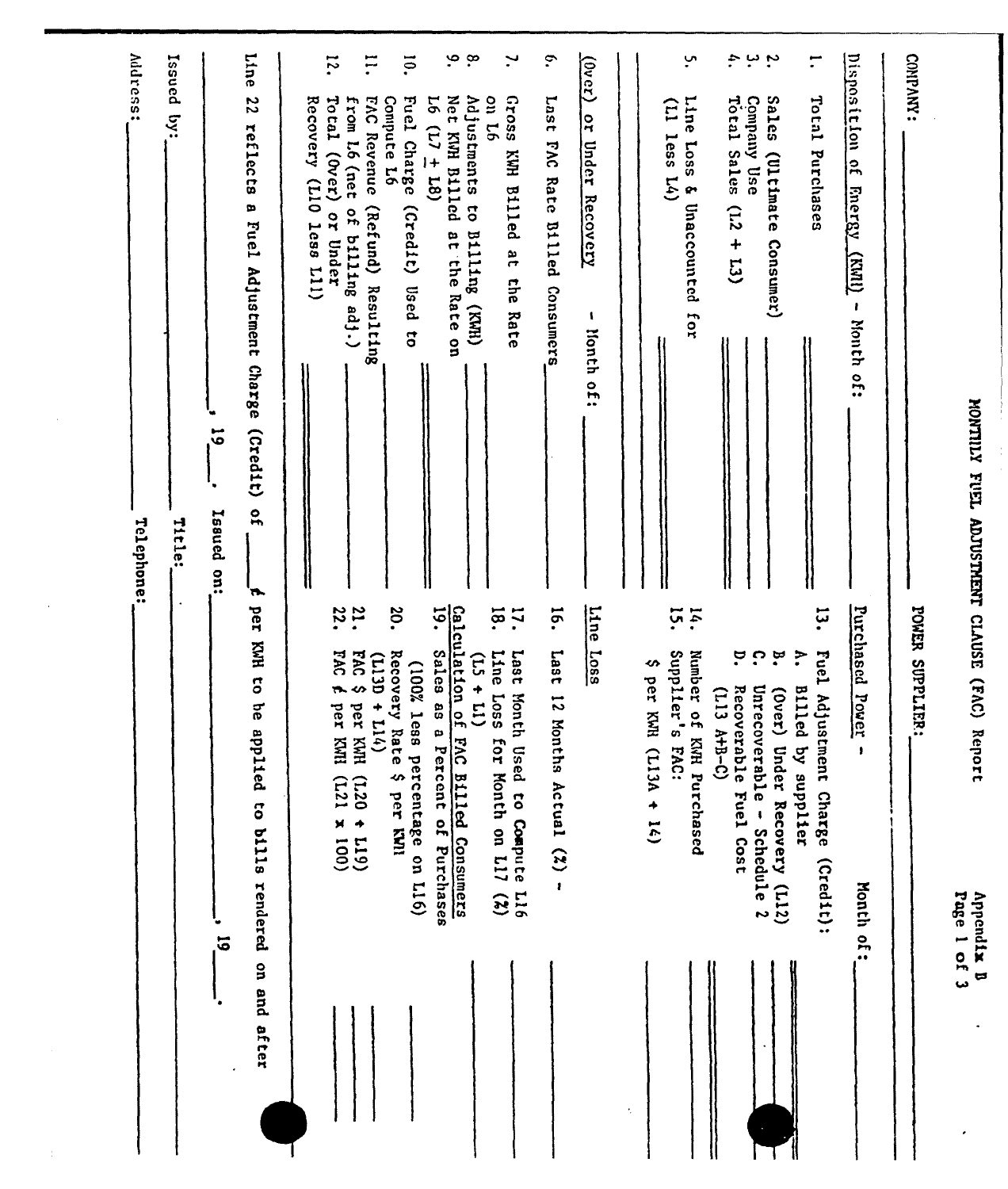

المتحدث المستحيلة المرابط